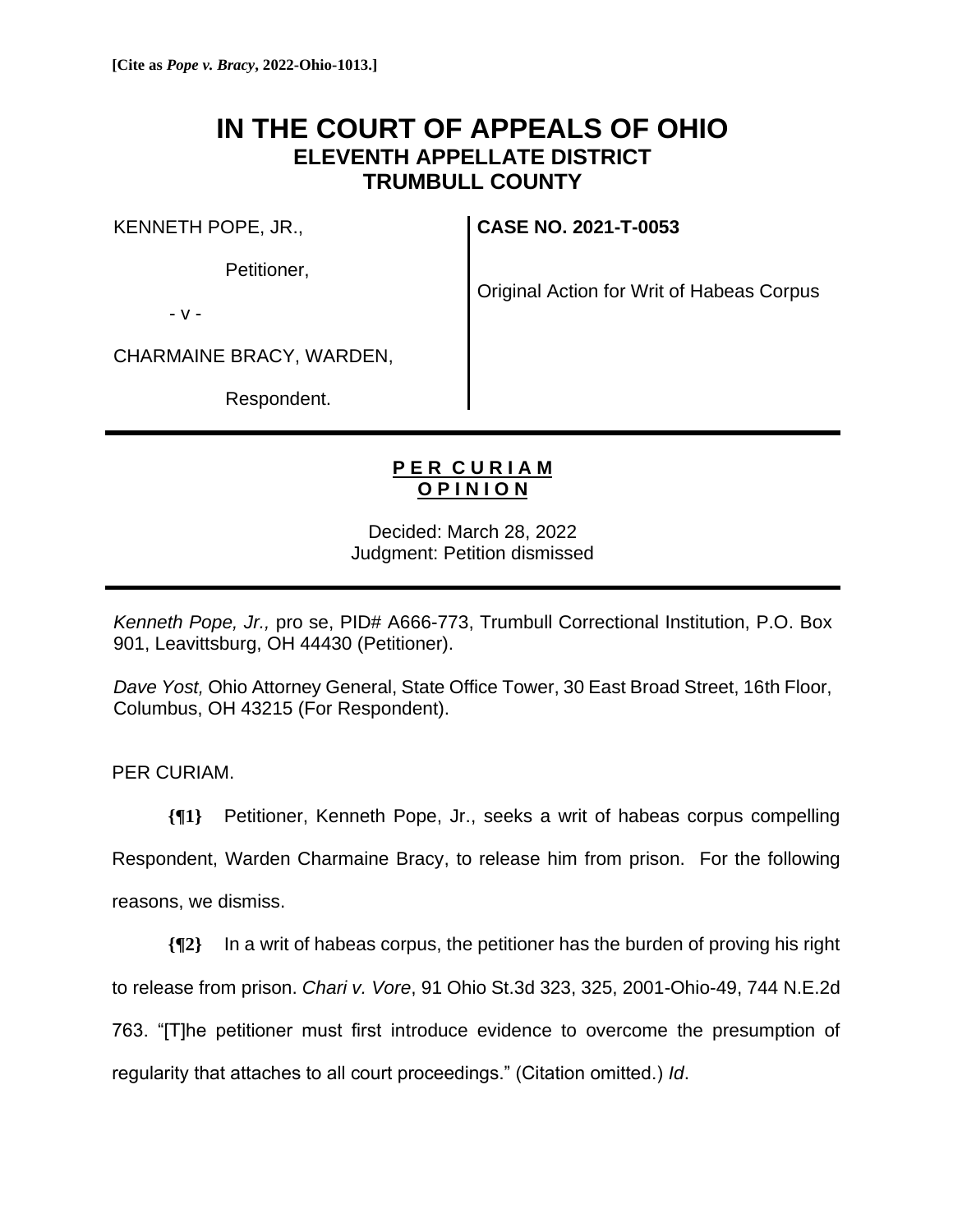**{¶3}** Habeas corpus is an extraordinary writ and is not available when the petitioner has an adequate remedy at law. *In re Coleman*, 95 Ohio St.3d 284, 2002-Ohio-1804, 767 N.E.2d 677, ¶ 4, citing *Gaskins v. Shiplevy*, 76 Ohio St.3d 380, 383, 667 N.E.2d 1194 (1996).

**{¶4}** Respondent moves to dismiss under Civ.R. 12(B)(6) for failure to state a claim upon which relief can be granted.

**{¶5}** "A motion to dismiss for failure to state a claim upon which relief can be granted tests the sufficiency of the complaint." *Volbers–Klarich v. Middletown Mgt., Inc.*, 125 Ohio St.3d 494, 2010-Ohio-2057, 929 N.E.2d 434, ¶ 11. To grant a motion to dismiss under Civ.R. 12(B)(6), it must appear beyond doubt that the petitioner can prove no set of facts in support of the claim that would entitle him to the requested relief. *Ohio Bur. of Workers' Comp. v. McKinley*, 130 Ohio St.3d 156, 2011-Ohio-4432, 956 N.E.2d 814, ¶ 12.

**{¶6}** When considering a Civ.R. 12(B)(6) motion, we only review the complaint and must accept all factual allegations as true and draw all reasonable inferences in favor of the nonmoving party. *State ex rel. Talwar v. State Med. Bd. of Ohio*, 104 Ohio St.3d 290, 2004-Ohio-6410, 819 N.E.2d 654, ¶ 5. A court "cannot rely on evidence or allegations outside the complaint." *State ex rel. Fuqua v. Alexander*, 79 Ohio St.3d 206, 207, 680 N.E.2d 985 (1997).

**{¶7}** Here, Petitioner contends that his sentence is void because all jurors did not verbally respond during polling. Specifically, the trial court's transcript pertaining to polling the jury indicates that all jurors were asked if they agreed with the verdict, but the transcript does not indicate a response from jurors three and eleven.

2